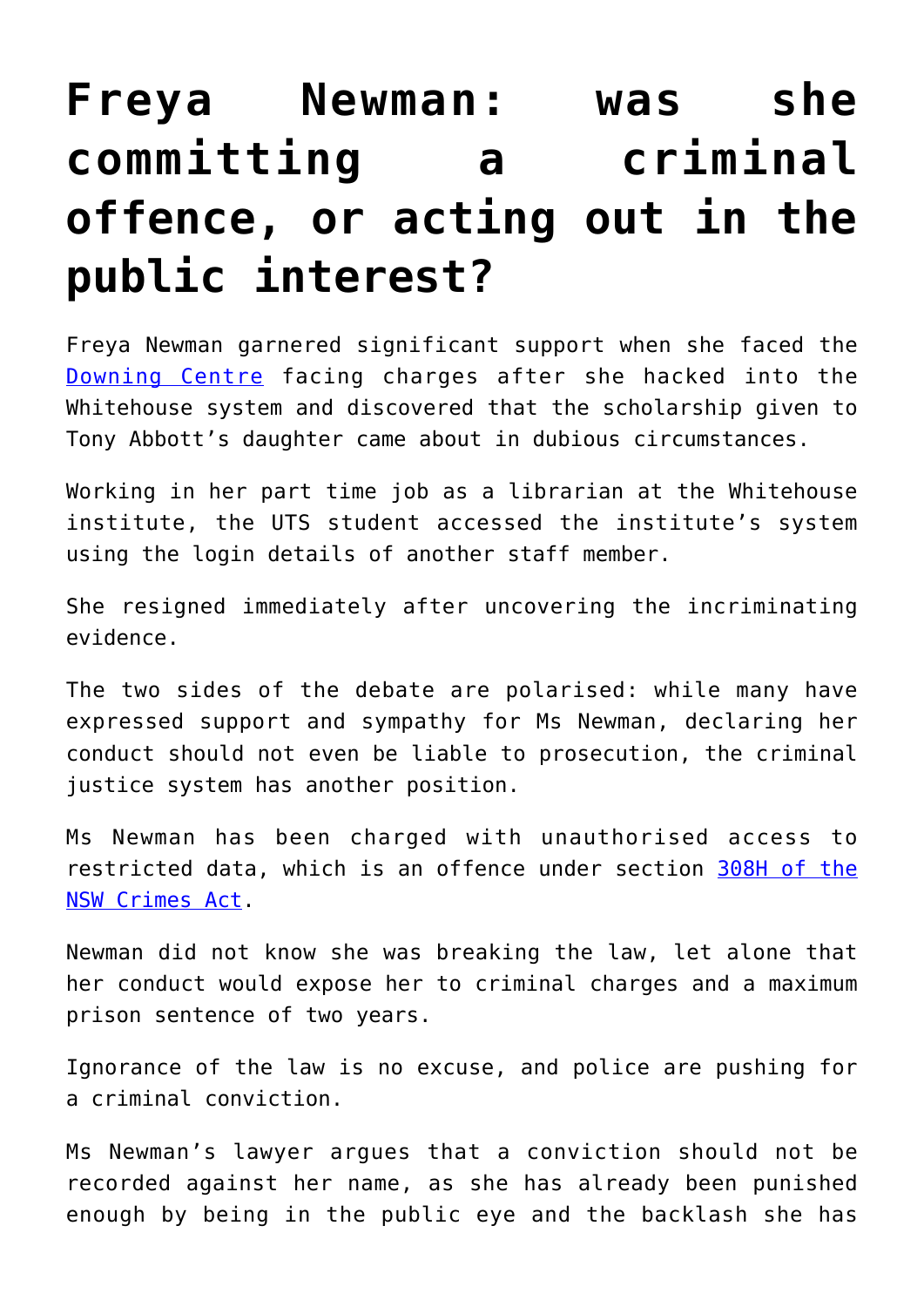received.

While Ms Newman pleaded guilty, she has not yet been sentenced.

She will return to court on November 25 for sentencing.

Because the Whitehouse is not a public institution, Ms Newman is not protected by legislation that may otherwise have shielded her.

## **The Public Interest**

Public interest intersects with the criminal justice system in several places.

According to prosecution policies, people should not be prosecuted if it is not in the public interest to do so, and acting for the benefit of the public may therefore override countervailing considerations that might push for punishment.

Of course, whether or not revealing a particular piece of information is in the public interest is often subjective matter where different minds may come to different conclusions.

Some have argued that the 'scholarship', while questionable from a moral standpoint, was not illegal and therefore isn't the sort of thing that should be covered by whistleblower protection.

## **What is whistleblower protection?**

The idea behind whistleblower protection is to encourage those who see wrongdoing in the public sector taking place to come forward without having to risk their own jobs or other negative consequences.

Encouraging people to come forward means that wrongful behaviour is more likely be reported and appropriately